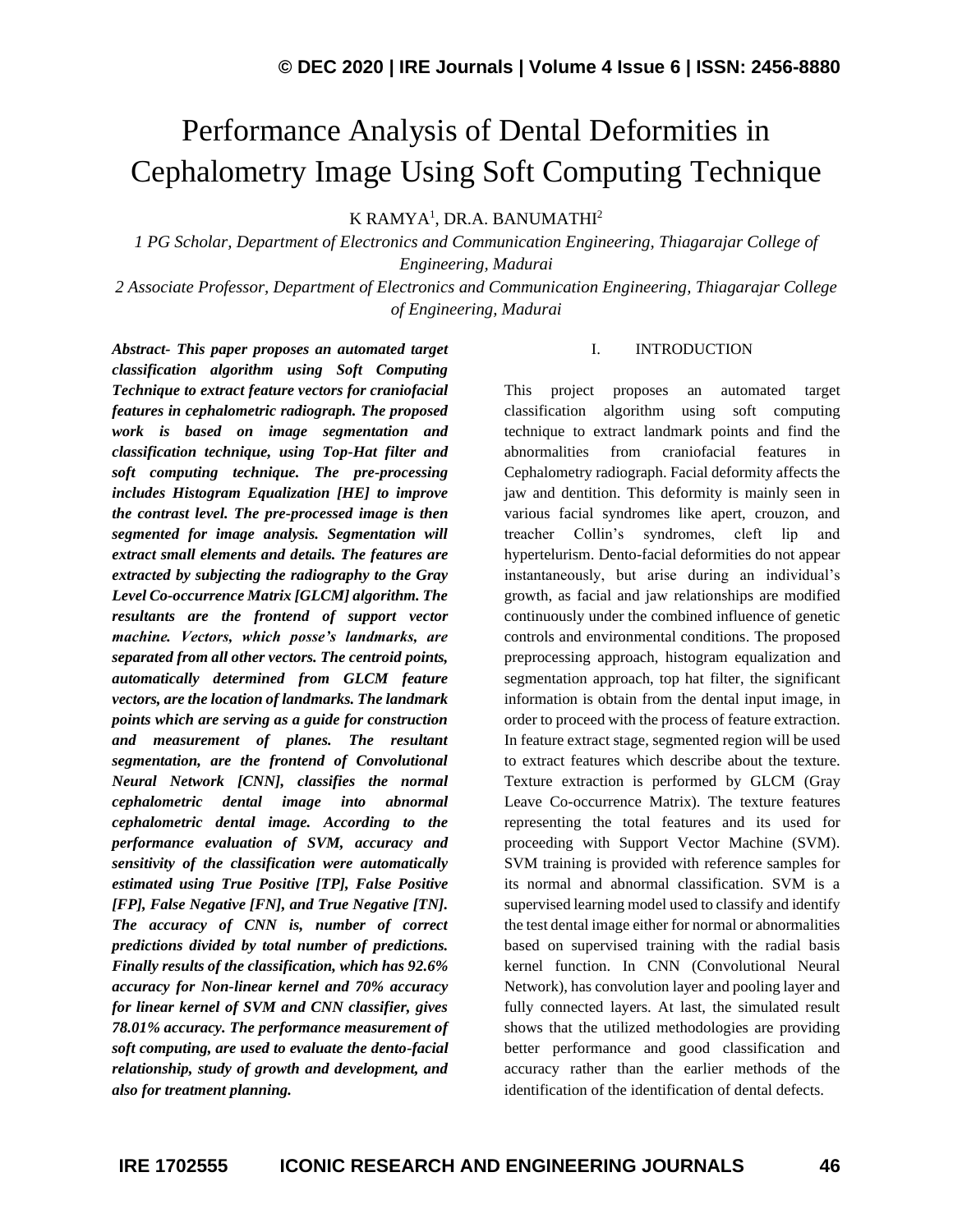## II. LITERATURE SURVEY

Cardillo M. A. Sid-Ahmed [1] "An Image Processing System for Locating Craniofacial Landmarks" *IEEE Transactions on Medical Imaging, Vol 13, No. 2, June 1994.* In this paper a new automatic target recognition algorithm has been developed to extract craniofacial landmarks from lateral skull x-rays (cephalograms). The locations of these landmarks are used by orthodontists in what is referred to as a cephalometric evaluation. The evaluation assists in the diagnosis of anomalies and in the monitoring of treatments. The algorithm is based on gray-scale mathematical morphology. A statistical approach to training was used to overcome subtle differences in skeletal topographies. Decomposition was used

## III. PROPOSED SYSTEM

A block diagram of a typical system for the diagnosis of dental deformities in a cephalometry image is shown in Figure 1.2. The cephalometry image is preprocessed to sharpen the edges of various bones in the lateral view of the face. Edge sharpening in cephalometric image is achieved through a histogram equalization process. The edge features are then extracted from the enhanced cephalometric image. The extracted features are classified as landmark and non-landmark points using Support vector machine technique. Finally angle between various landmark points are calculated to find out the deformities in the dento-facial growth.

- Methodology:
- Preprocessing:

The first step is to provide a better visualization to help the orthodontist in labeling cephalometric points. Histogram equalization is used to improve the quality of the image. The Histogram equalization is used to enhance contrast. The histogram equalized image is divided into sub-images, to simplify the further processing.



Fig. 1 Block diagram of proposed methodology



Fig. 2 Input lateral Cephalometry image



Fig. 3 Preprocessed image

Since medical image data are massive in quantity, there is a compelling need to generate onedimensional array of numeric values representing the characteristic features of the pre-processed image.

### • Segmentation:

Top-Hat Filter is a mathematical morphology and digital image processing, top-hat transform is an operation that extracts small elements and details from given images. Two types of Top-Hat filter present,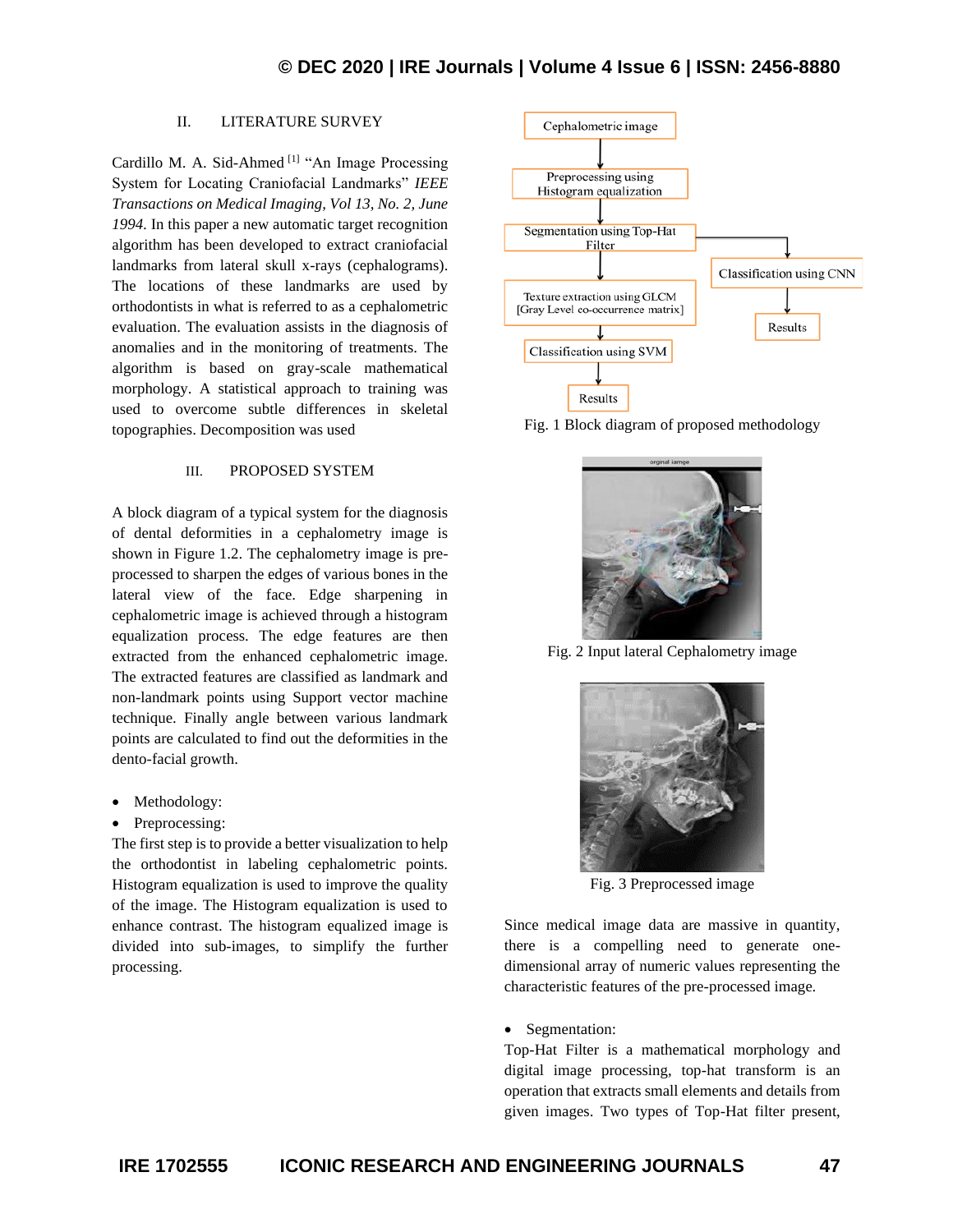white top-hat and black top-hat filter. The

mathematical functions are  $T(f) = f - f \circ b$  $f \circ b = (f \theta b) b$ 

b

\n- $$
T(f) = f - f \cdot b
$$
\n- $f \cdot b = (f - b) \theta$
\n

for white top-hat and for black top-hat filter





Fig. 4 White Top-Hat image

• Feature extraction using Gray level co-occurrence matrix [GLCM]:

A statistical method of examining texture that considers the spatial relationship of pixels is the graylevel co-occurrence matrix (GLCM), also known as the gray-level spatial dependence matrix [13]. The GLCM functions characterize the texture of an image by calculating how often pairs of pixels with specific values and in a specified spatial relationship occur in an image, creating a GLCM, and then extracting statistical

measures from this matrix. *Energy:* It is also known as uniformity or the angular second moment. It returns the sum of squared elements in the GLCM. It is defined for an image C as follows

$$
Energy = \sum_{i,j=1}^{N} C_{ij}^{2}
$$

Energy is 1 for a constant image.

*Contrast:* It measures the local variations in the graylevel cooccurrence matrix. It returns a measure of the intensity contrast between a pixel and its neighbor over the whole image.

$$
Contrast = \sum_{i,j=1}^{N} (i-j)^2 {C_{ij}}^2
$$

Contrast is 0 for a constant image.

*Correlation:* It measures the joint probability occurrence of the specified pixel pairs. It returns a measure of the intensity contrast between a pixel and its neighbor over the whole image.

$$
Correlation = \frac{\sum\limits_{i,j=1}^{N}(i-\mu i)(j-\mu j)C_{ij}{}^{2}}{\sigma_{i}\sigma_{j}}
$$

Correlation is 1 or *−*1 for a perfectly positively or negatively correlated image. *Homogeneity:* It measures the closeness of the distribution of elements in the GLCM to the GLCM diagonal. Homogeneity is 1 for a diagonal GLCM. It is defined as

• Classification:

SVM Classification:

These GLCM vectors are the front-end for the support vector machine (SVM). The support vector machine is trained with the GLCM vectors. Once trained, the SVM will be able to discriminate the landmark vectors from non-landmark vectors during testing. The vectors from GLCM technique are mapped into high dimensional feature space by Radial Basis Function (RBF) kernel of SVM, where a maximal margin hyper plane can be found linearly the one that separates the training data. The relevance of such high dimensional feature processing is evident, where extraction of nonlinear features from training images is much easier through SVM, especially those which are harder to identify using human cognition. The basic nature of classification with an SVM can be illustrated most easily for the simple situation in which there are two nonlinearly separable classes in high dimensional space. Using the training data represented by, {xi, yi},  $i=1,2,...,r$ , yi∈{1, -1} in the high dimensional space, a

$$
Homogeneity = \sum_{i,j=1}^{N} \frac{C_{ij}}{1+|i-j|}
$$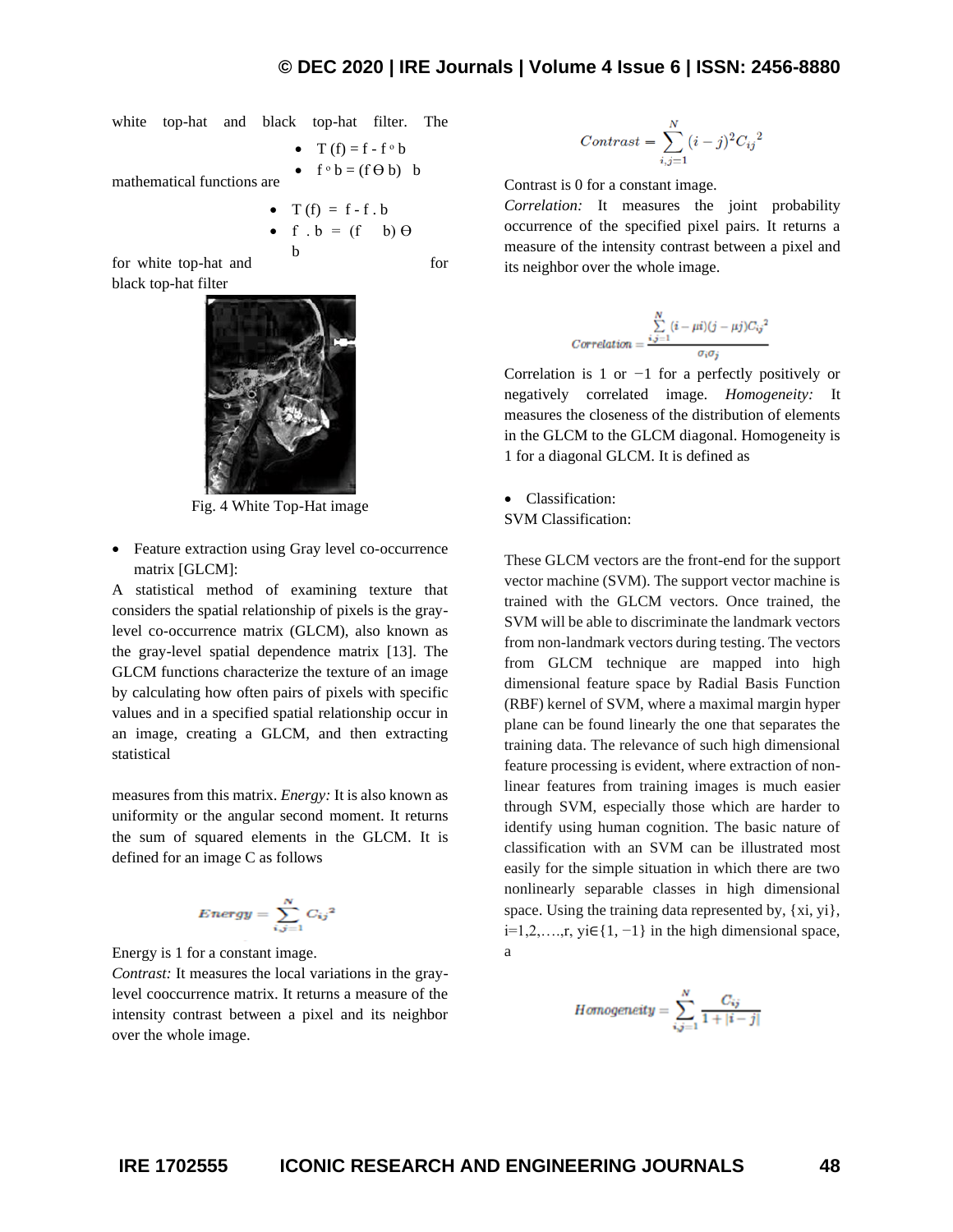## **© DEC 2020 | IRE Journals | Volume 4 Issue 6 | ISSN: 2456-8880**



Fig.5 sample images for top-hat filter

| Feature                   | Image-I | Image-II | Image-III | Image-IV |
|---------------------------|---------|----------|-----------|----------|
| Contrast                  | 0.9499  | 0.4863   | 0.5643    | 0.5152   |
| Correlation               | 0.8993  | 0.9142   | 0.8594    | 0.8980   |
| Energy                    | 0.2291  | 0.3754   | 0.4050    | 0.3451   |
| Homogeneity               | 0.8687  | 0.8840   | 0.9173    | 0.8738   |
| Mean                      | 71.28   | 41.74    | 36.26     | 39.79    |
| <b>Standard Deviation</b> | 76.23   | 57.49    | 50.72     | 54.02    |

Table 1 GLCM Feature Vectors

classifier is developed which generalizes accurately. Many hyper planes could be fitted to separate the class but, there is only one optimal separating hyper plane, which is expected to generalize well in comparison to other hyper planes. This optimal hyper plane should run between the two classes with all cases of a class located on one side of the separating hyper plane. This plane itself is located such that the distance to the closest training data points in both of the classes is as large as possible. The proposed method uses binary SVM that minimizes the following objective function with dual coefficients α<sup>i</sup>

$$
\min_{\alpha} \left( \frac{1}{2} \sum_{i,j} \alpha_i (Q_{i,j} + \frac{8 \gamma}{C_i} \delta_{i,j}) \alpha_j - 4 \gamma \sum_i \alpha_i \right)
$$

Subjected to:  $\Sigma y_i \alpha_i = 0$  and  $0 \leq \alpha_i \leq c_i$ , where  $\gamma i = 2 \log 2$ defines the margin of separation between two classes, αi is the Lagrangian multipliers and Ci are data dependent regularization parameter, which controls the tradeoff between complexity of the machine and the number of nonseparable points. Both  $\gamma$  and Ci are obtained by tuning the performance of Gini SVM on a cross validation set.  $\delta$ ij=1 for i=j and zero otherwise  $Qi = vivj$  k(xi; xj) is the kernel evaluated at training vectors 'i' and 'j', here, xi are training vectors,  $yi=\pm 1$ are the corresponding class labels, and k (xi;  $(xj) = exp(-||xi-xj||^2)$  is Radial basis kernel (RBF) Lagrangian multipliers αi are evaluated by solving the quadratic Eq. (3). The training vectors xi, whose corresponding αi is nonzero, are called support vectors. When the above optimization problem is solved, an optimal hyper plane in a high-dimensional

feature space can be obtained to separate the two-class samples. Accuracy and sensitivity of the landmark points located were automatically estimated using true positive (TP), True negative (TN), False positive(FP) and false negative ( FN ).



Fig.6 a) Training image for reference. b) Test image

Sensitivity  $= TP/(TP+FP)$ 

 $Accuracy = TP + TN/(TP + FP + FN + TN)$ 

The FN being the false negatives, the landmark is classified as non-landmark and with TN being the true negative, non-landmark is correctly classified. True positive and false positive are defined as landmark classified as land mark and non-land mark classified as land mark.

| <b>MODEL</b>                                         | <b>ACCURACY</b> |
|------------------------------------------------------|-----------------|
| <b>SVM (Radial Basis Function)</b><br>Classification | 92.6%           |
| <b>SVM</b> (Linear) Classification                   | 70%             |
| <b>TREE Classification</b>                           | 45%             |
| <b>NAÏVE BAYES Classification</b>                    | $65\%$          |

Table 2 Accuracy Measurement

| MODEL                                               | <b>SENSITIVITY</b> |
|-----------------------------------------------------|--------------------|
| <b>SVM(Radial Basis Function)</b><br>Classification | 94%                |
| SVM (Linear) Classification                         | 75%                |
| <b>TREE Classification</b>                          | 53%                |
| <b>NAÏVE BAYES Classification</b>                   | 67%                |

Table 2 Sensitivity Measurement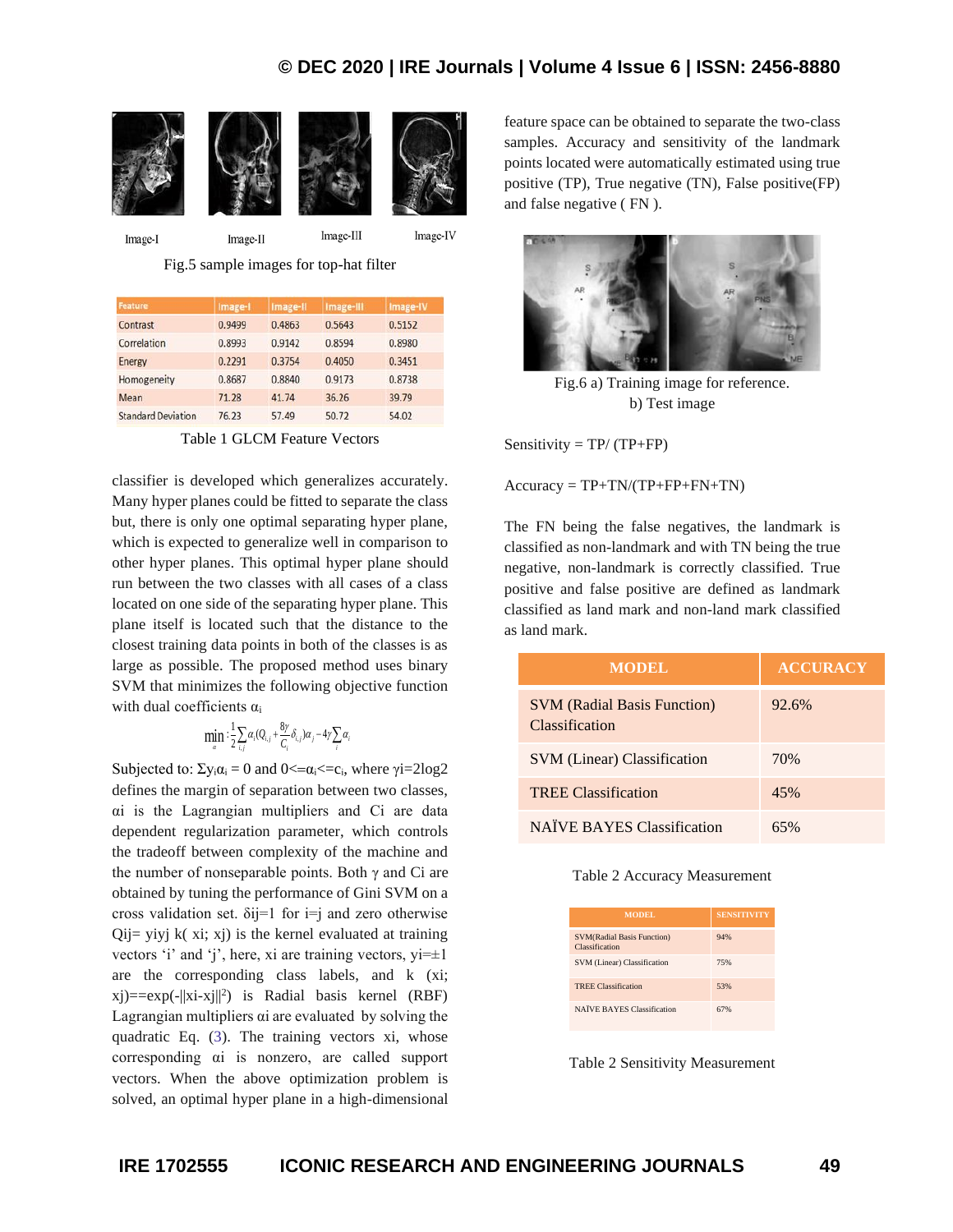## • CNN classification:

A CONVOLUTIONAL NEURAL NETWORK (CNN) is a Deep Learning algorithm which can take an input image, assign importance (learnable weights and biases) to various aspects/objects in the image and be able to differentiate one from the other. Convolution neural network classifies the Normal Cephalometric Image and abnormal Cephalometric Image.



• Convolution Layer:

A convolutional layer contains a set of filters whose parameters need to be learned. The height and weight of the filters are smaller than those of the input volume. Each filter is convolved with the input volume to compute an activation map made of neurons.

• Pooling Layer:

Pooling layers are generally used to reduce the size of the inputs and hence speed up the computation. Consider a 4 X 4 matrix as shown below: Max pooling and Average pooling.

## • Fully Connected Layer:

The output layer in Convolutional neural network (CNN) is a fully connected layer, where the output feature maps of the final convolution or pooling layer is typically flattened, i.e., transformed into a onedimensional (1D) array of numbers (or vector), and connected to one or more fully connected layers. It classifies the input pattern with high level features extracted from convolution layer and pooling layer.



Fig.7 CNN Classification



Fig. 8. Accuracy and loss measurement.

The Accuracy of training is 78.01% and accuracy of validation is 67.11% and the total number of epochs is ten and training time is 12 min 8 sec for two classes. The no. of training samples is 157 and validate samples is 50.

### IV. RESULTS

The lateral cephalogram images are digitized to an average size of 256×256 pixels as shown in Fig. 2.

Hundred images are taken for training. To make the edges discriminable, both the training and testing images are globally edge enhanced by histogram equalization to increase the dynamic range as shown in Fig. 3.

The pre-processed image is divided into Top-Hat transmission image as shown in Fig. 4